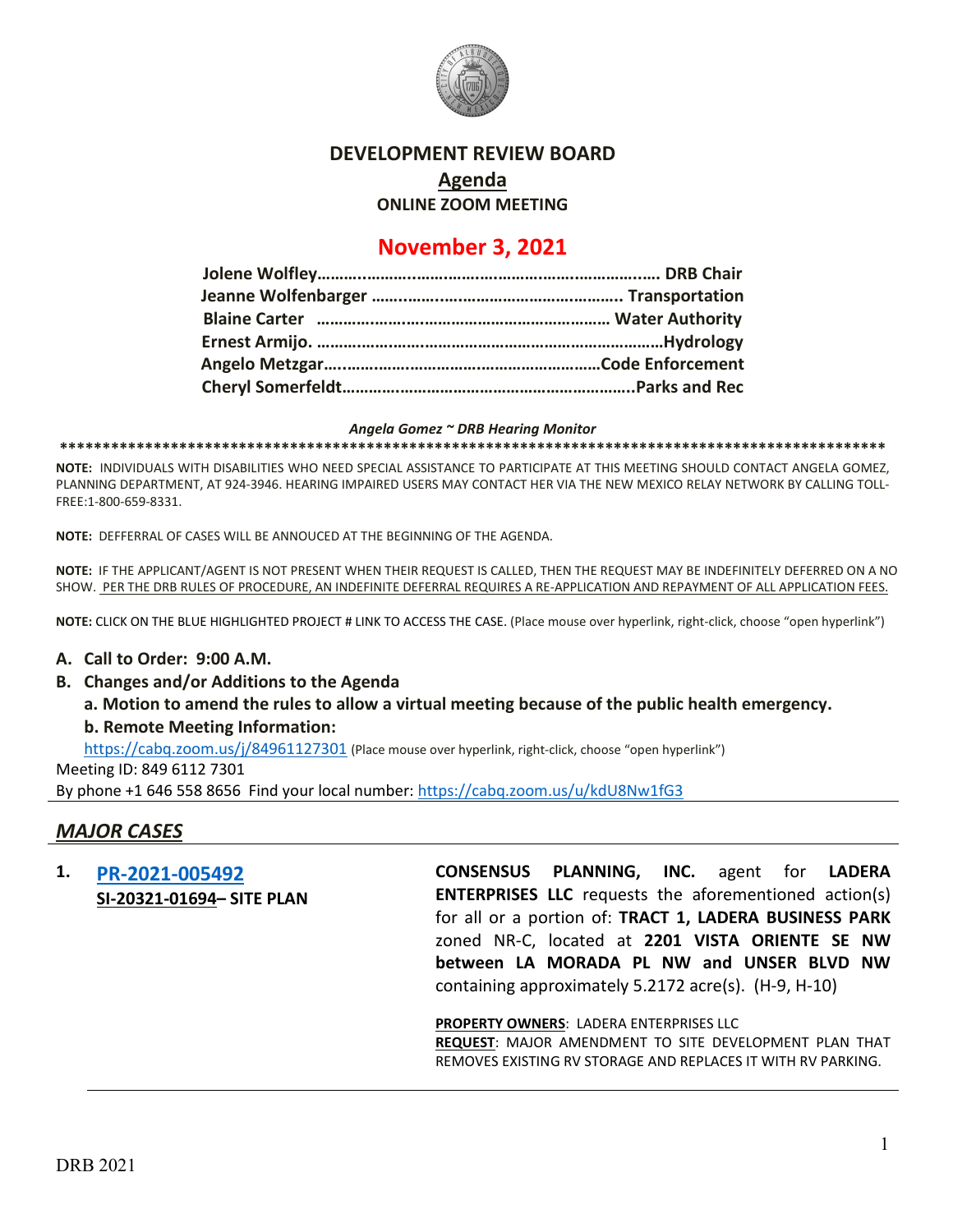**2. [PR-2021-005414](http://data.cabq.gov/government/planning/DRB/PR-2021-005414/DRB%20Submittals/) IDO 2019 SI-2021-01031 – SITE PLAN SD-2021-00136 – PRELIMINARY PLAT SD-2021-00137 – VACATION OF PUBLIC EASEMENT 90' Drainage SD-2021-00138 – VACATION OF PUBLIC EASEMENT 10' Utility SD-2021-00139 – VACATION OF PRIVATE EASEMENT 40' x 30' Access Sketch plat 5-12-2021 TIERRA WEST, LLC** agent for **LA MAME LLC** requests the aforementioned action(s) for all or a portion of: **TRACT F-4- A PLAT OF TRACTS F-3-A, F-4-A & F-6-A, ATRISCO BUSINESS PARK UNIT 3** zoned MX-M, located at **441 & 457 COORS BLVD between COORS BLVD NW and BLUEWATER RD NW** containing approximately 8.94 acre(s). (J-10**)**  *[Deferred from 8/4/21, 8/25/21, 9/15/21, 10/20/21]* **PROPERTY OWNERS**: LA MAME, LLC **REQUEST**: DRB SITE PLAN, PRELIMINARY PLAT, VACATION ACTIONS

*\*\* AGENT REQUESTS DEFERRAL TO NOVEMBER 17th, 2021.*

## **3. [PR-2020-004284](http://data.cabq.gov/government/planning/DRB/PR-2020-004284/PR-2020-004284_Oct_27_2021/Application/) IDO 2020 SD-2021-00189 – PRELIMINARY PLAT**

**TIERRA WEST LLC** agent for **GARCIA REAL ESTATE INVESTMENTS LLC** requests the aforementioned action(s) for all or a portion of **TRACTS 230A, 230B, 230C, 231A1, 231B1, 231B2, 231B3, 234A (EXCL PORTS OUT TO R/W), MRGCD MAP 35** zoned MX-M, located on **1100 RIO GRANDE BLVD NW between RIO GRANDE NW AND I-40** containing approximately 3.7102 acre(s). (H-13) *[Deferred from 10/27/21]*

**PROPERTY OWNERS**: GARCIA REAL ESTATE INVESTMENTS LLC **REQUEST**: MAJOR SUBDIVISION PRELIMINARY PLAT

**4. [PR-2021-004968](http://data.cabq.gov/government/planning/DRB/PR-2021-004968/DRB%20Submittals/PR-2021-004968_AUG_11_2021%20(Bulk%20P.,%20VPE%20x5)/Application/Bulk_Plat_Submittal_Package%20(1).pdf) IDO 2019 SD-2021-00145 – BULK PLAT SD-2021-00146 – VACATION OF PUBLIC EASEMENT 20' waterline note 3 SD-2021-00147 – VACATION OF PUBLIC EASEMENT 20' waterline note 4 SD-2021-00148 – VACATION OF PUBLIC EASEMENT20' waterline note 5 SD-2021-00149 – VACATION OF PUBLIC EASEMENT Roadway SD-2021-00150 – VACATION OF PUBLIC EASEMENT Storm Drain Sketch plat 1-27-2021**

**BOHANNAN HUSTON INC.** agent for **ELK HAVEN** requests the aforementioned action(s) for all or a portion of: **TRACT B-1 & B-2, LA CUENTISTA SUBDIVISION** zoned R-ML, located on **ROSA PARKS RD NW between UNSER BLVD NW and KIMMICK DR NW** containing approximately 59.0 acre(s). (C-10) *[Deferred from 8/11/21, 8/25/21, 9/15/2, 9/22/21, 10/6/21, 10/20/21]*

**PROPERTY OWNERS**: PULTE GROUP **REQUEST**: BULK PLAT, VACATIONS OF PUBLIC EASEMENT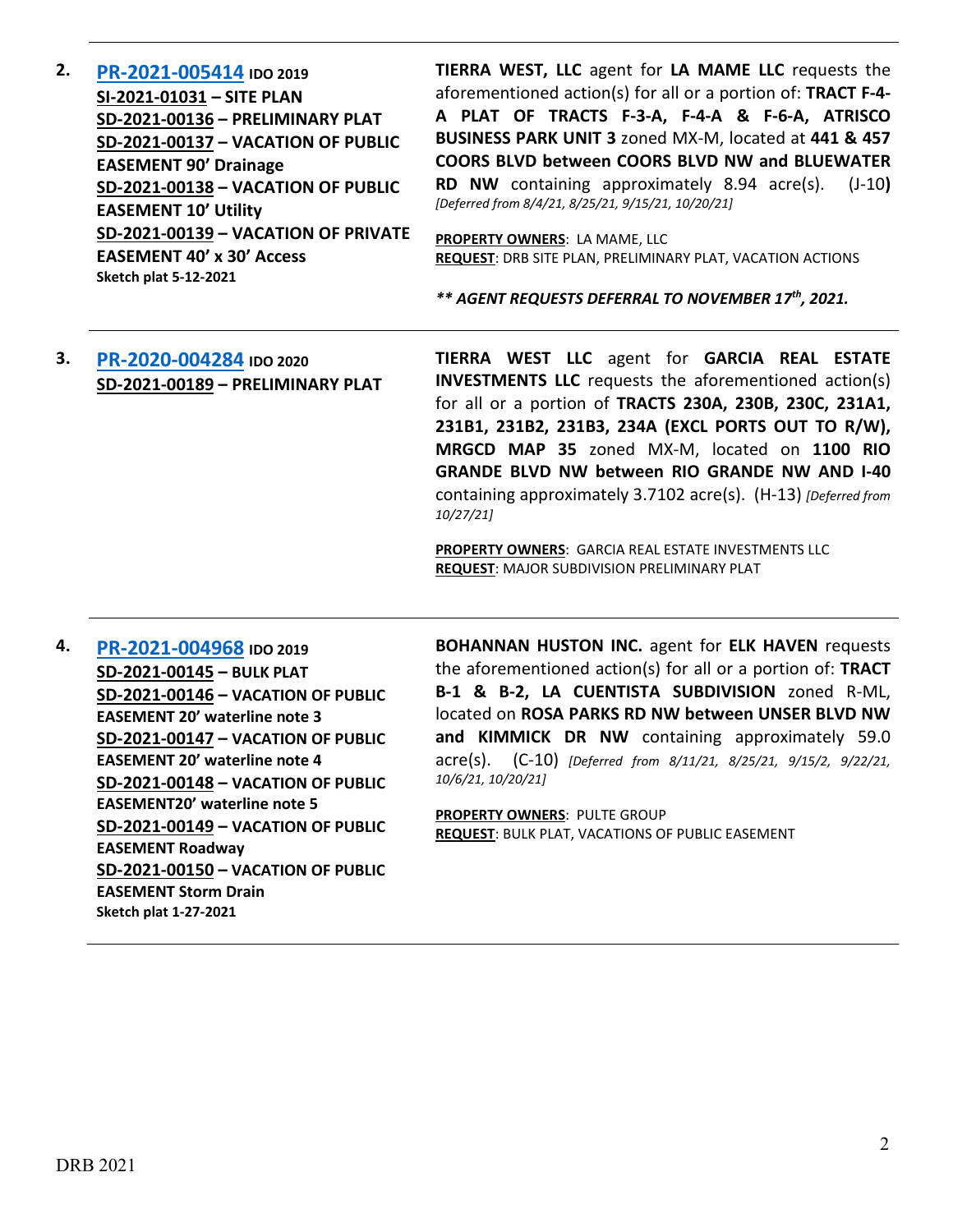**5. [PR-2021-005573](http://data.cabq.gov/government/planning/DRB/PR-2021-005573/DRB%20Submittals/) IDO 2020 SD-2021-00171 – PRELIMINARY PLAT SD-2021-00172 – VACATION OF PRIVATE EASEMENT SD-2021-00174 – VACATION OF PRIVATE EASEMENT SD-2021-00175 – VACATION OF PRIVATE EASEMENT SD-2021-00176 - VACATION OF PUBLIC EASEMENT SD-2021-00177 - VACATION OF PUBLIC EASEMENT SD-2021-00178 - VACATION OF PUBLIC EASEMENT SD-2021-00179 - VACATION OF PUBLIC EASEMENT SD-2021-00180 - VACATION OF PUBLIC EASEMENT SD-2021-00181** - **VACATION OF PUBLIC EASEMENT**

**BOHANNAN HUSTON INC.** agent for **NETFLIX STUDIOS, LLC, KENNETH FALCON** requests the aforementioned action(s) for all or a portion of: **TRACTS 22-A,22-B,22-C, 26, N, O, Q-1, Q-2, Q-3, OS-7, R, 17, A-1-A-6, MESA DEL SOL INNOVATION PARK I & II** zoned PC, located on **5650 UNIVERSITY BLVD SE** containing approximately 162.78 acre(s). (R-16) *[Deferred from 9/29/21, 10/20/21]*

**PROPERTY OWNERS**: CITY OF ALBUQUERQUE, MDS INVESTMENTS **REQUEST**: PRELIMINARY PLAT, VACATIONS OF PRIVATE EASEMENT, VACATIONS OF PUBLIC EASEMENT

| 6. | PR-2021-005573 IDO 2020<br>SI-2021-01482 - SITE PLAN        | DEKKER/PERICH/SABATINI - WILL GLEASON agent for<br>NETFLIX STUDIOS, LLC, KENNETH FALCON requests the<br>aforementioned action(s) for all or a portion of: TRACTS 22-<br>A, 22-B, 22-C, 26, N, O, Q-1, Q-2, Q-3, OS-7, R, 17, A-1-A-6,<br>MESA DEL SOL INNOVATION PARK I & II zoned PC, located<br>on UNIVERSITY BLVD between EASTMAN CROSSING and<br><b>MESA DEL SOL</b> containing approximately 162.784 acre(s).<br>(R-16) [Deferred from 9/29/21, 10/20/21] |
|----|-------------------------------------------------------------|----------------------------------------------------------------------------------------------------------------------------------------------------------------------------------------------------------------------------------------------------------------------------------------------------------------------------------------------------------------------------------------------------------------------------------------------------------------|
|    |                                                             | <b>PROPERTY OWNERS: CITY OF ALBUQUERQUE, MDS INVESTMENTS</b><br><b>REQUEST:</b> AN APPROXIMATELY 117.53 ACRE EXPANSION OF THE<br>EXSITING ALBUQUERQUE STUDIOS CAMPUS INCLUDING A NEW<br>PRODUCITON OFFICE, MILL BUILDING AND PRODUCTION SUPPORT<br>SPACES.                                                                                                                                                                                                     |
| 7. | PR-2020-004138 IDO 2019<br>SD-2021-00151 - PRELIMINARY PLAT | HUITT-ZOLLARS INC. - SCOTT EDDINGS agent for QUESTA<br>ORO, LLC - TIM MCNANEY<br>the.<br><b>DEL</b><br>requests                                                                                                                                                                                                                                                                                                                                                |

**Sketch plat 3-10-2021** aforementioned action(s) for all or a portion of: **TRACT 3 & A-1-A-4, MESA DEL SOL INNOVATION PARK** zoned PC, located between **SAGAN LOOP and DE KOONING LOOP** containing approximately 22.0366 acre(s). (R-15) *{Deferred from 8/11/21, 9/15/21, 9/29/21, 10/20/21]* **PROPERTY OWNERS**: QUESTA DEL ORO LLC / MDS INVESTMENTS **REQUEST**: SINGLE FAMILY RESIDENTIAL SUBDIVISION ON TRACT A-1-A-3. TRACT A-1-A-4 SPLIT FOR EXTENSION OF DEIKENBORN DRIVE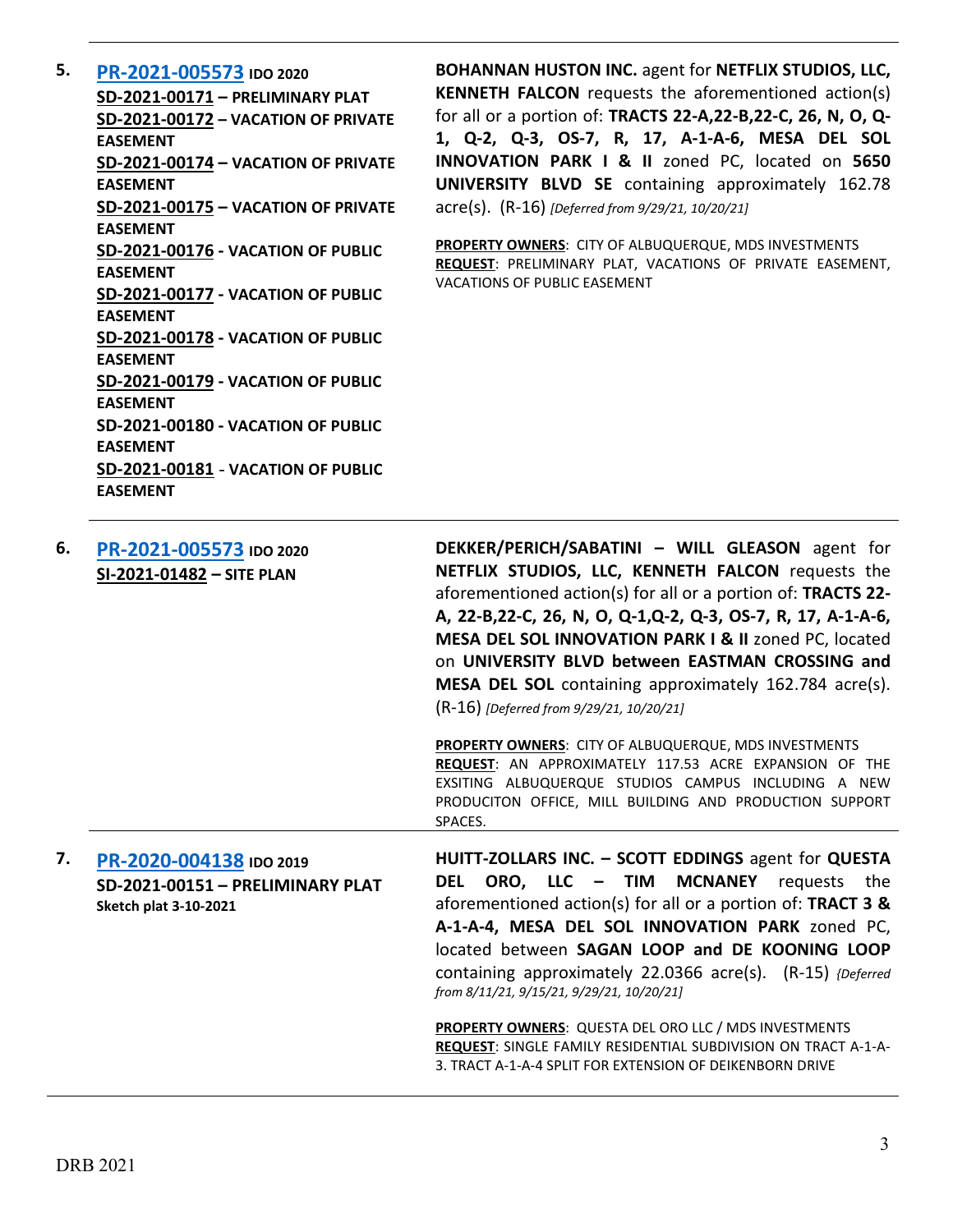| PR-2021-005566 IDO 2019<br>SI-2021-01212 - SITE PLAN                                                                                                                                                                                                                     | DEVELOPMENT MANAGING CONSULTANTS agent for<br><b>RACHEL</b><br><b>MATTHEW</b><br><b>DEVELOPMENT</b><br>requests<br>the<br>aforementioned action(s) for all or a portion of: TRACT A-2,<br>VENTANA RANCH zoned R-ML, located at 6441 VENTANA<br>between<br>and VENTANA<br><b>NW</b><br><b>IRVING</b><br>containing<br>approximately 5.0 acre(s). (B-10) [Deferred from 8/25/21, 10/6/21,<br>10/27/21<br>PROPERTY OWNERS: GERALD & VICTORIA MARTIN, CO-TRUSTEES<br><b>MARTIN RVT</b><br><b>REQUEST:</b> SITE PLAN FOR SAMS ACADEMY CHARTER SCHOOL                                                                                   |
|--------------------------------------------------------------------------------------------------------------------------------------------------------------------------------------------------------------------------------------------------------------------------|-----------------------------------------------------------------------------------------------------------------------------------------------------------------------------------------------------------------------------------------------------------------------------------------------------------------------------------------------------------------------------------------------------------------------------------------------------------------------------------------------------------------------------------------------------------------------------------------------------------------------------------|
| PR-2021-005717 IDO 2020<br>(AKA: PR-2021-005823)<br>SD-2021-00162 - PRELIMINARY PLAT<br>VA-2021-00310 - SIDEWALK WAIVER<br><b>Sketch plat 7-14-2021</b><br>VA-2021-00396 - WAIVER Block length<br>VA-2021-00397 - WAIVER Stub street<br>VA-2021-00398 - WAIVER Rear yard | RESPEC, JEREMY SHELL agent for DR HORTON requests the<br>aforementioned action(s) for all or a portion of: TRACT 2<br>UNIT 2, THE TRAILS zoned R-ML, located on OAK RIDGE<br>between UNIVERSE BLVD and TIJERAS CREEK RD<br>containing approximately 10.4 acre(s). (C-9) (Deferred from<br>8/25/21, 9/1/21, 9/29/21, 10/20/21, 10/27/21]<br>PROPERTY OWNERS: SIERRA HEALTH SERVICES INC & ETAL<br>REQUEST: CREATE 72 RESIDENTIAL LOTS AND 7 HOA TRACTS FROM<br>ONE EXISTING PARCEL, WAIVERS FOR MAXIMUM ALLOWABLE BLOCK<br>LENGTH, INCORPORATION OF A PERMANENT STUB STREET, AND REAR<br>YARDS ADJACENT TO AN ARTERIAL ROADWAY.    |
| PR-2020-003688<br>SD-2021-00196 - PRELIMINARY PLAT                                                                                                                                                                                                                       | ISAACSON & ARFMAN INC. - FRED ARFMAN/IAN<br>ANDERSON agent for GREATER ALBUQUERQUE HABITAT<br>FOR HUMANITY - DOUG CHAMPLIN/BILL REILLY requests<br>the aforementioned action(s) for all or a portion of: LOTS<br>42 THRU 55, DAVID-PEREA-COURSON SUBDIVISION zoned<br>R-1B, located at 62 <sup>nd</sup> ST NW between CLOUDCROFT RD NW<br>and COORS BLVD NW containing approximately 2.13<br>$\text{acre}(s)$ . $(J-11)$<br>PROPERTY OWNERS: GREATER ALBUQUERQUE HABITAT FOR<br>HUMANITY, LONNIE YANES<br>REQUEST: NEW SINGLE-FAMILY RESIDENTIAL DEVELOPMENT. PLAT<br>WILL REVISE CURRENT LOT LINES, DEDICATE NEW PUBLIC RIGHT OF |
|                                                                                                                                                                                                                                                                          |                                                                                                                                                                                                                                                                                                                                                                                                                                                                                                                                                                                                                                   |

## *MINOR CASES*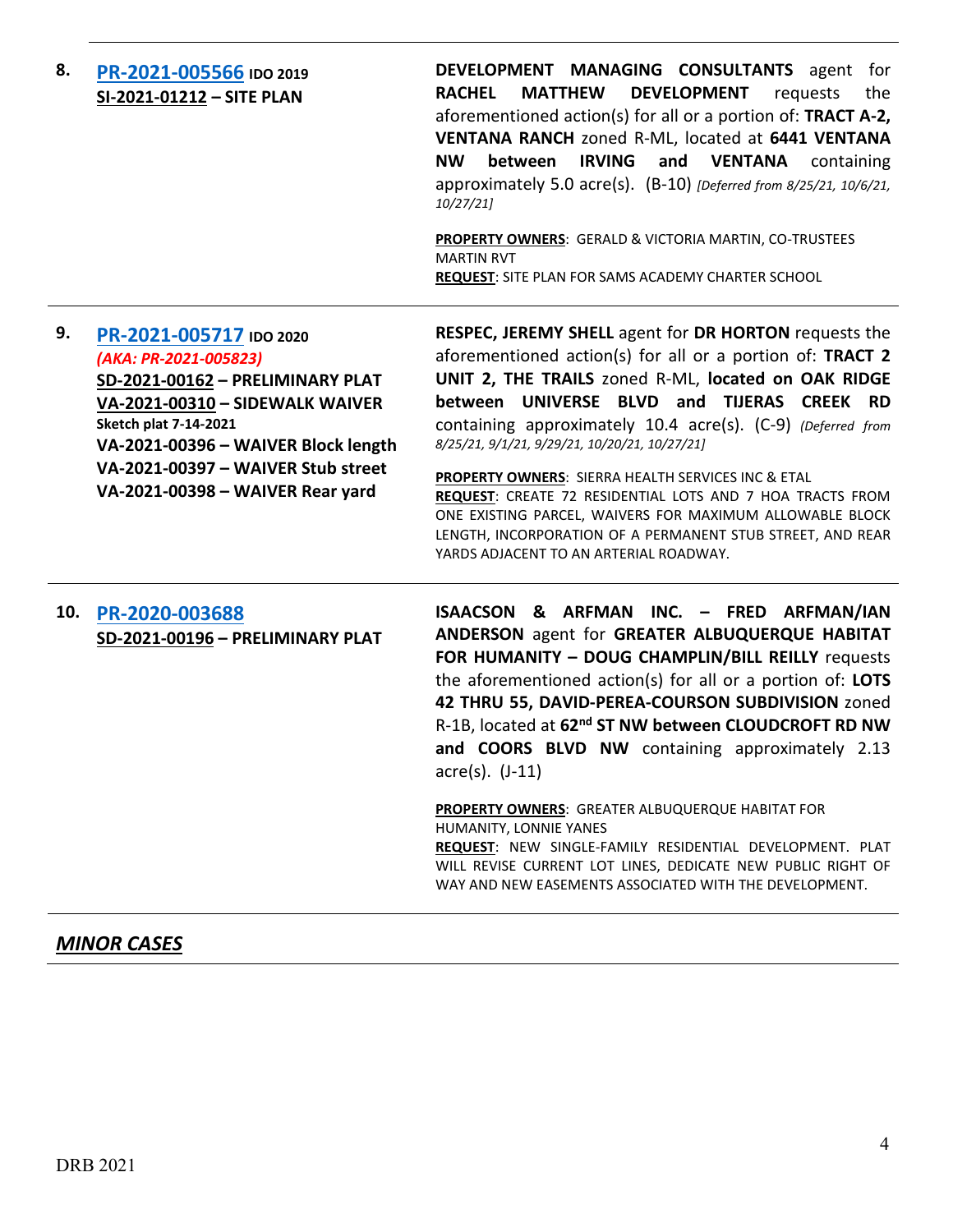| 11. | PR-2021-005442 IDO 2019<br>SI-2021-01714 - EPC SITE PLAN<br><b>SIGN-OFF</b>                                                  | DEKKER, PERICH, SABATINI agent for ROBERT GIBSON<br><b>SEDONA WEST, LLC</b> requests the aforementioned action(s)<br>for all or a portion of LOT A-2-A-A, THE PLAZA AT PASEO<br>DEL NORTE zoned MX-M, located on EAGLE RANCH RD<br>between PARADISE BLVD AND IRVING BLVD NW<br>containing approximately 7.12 acre(s). (C-13) [Deferred from<br>10/20/21]<br>PROPERTY OWNERS: SEDONA WEST, LLC<br><b>REQUEST: FINAL SIGN OFF OF EPC SITE PLAN</b>                                                                           |
|-----|------------------------------------------------------------------------------------------------------------------------------|----------------------------------------------------------------------------------------------------------------------------------------------------------------------------------------------------------------------------------------------------------------------------------------------------------------------------------------------------------------------------------------------------------------------------------------------------------------------------------------------------------------------------|
| 12. | PR-2020-003847<br>SD-2021-00219 - PRELIMINARY/FINAL<br><b>PLAT</b><br>SD-2021-00220 - VACATION OF PRIVATE<br><b>EASEMENT</b> | <b>ISAACSON &amp; ARFMAN, INC./FRED ARFMAN agent for YES</b><br><b>INC./THADDEUS</b><br><b>LUCERO</b><br><b>HOUSING,</b><br>requests<br>the<br>aforementioned action(s) for all or a portion of: LOTS 1<br>THRU 3 & TRACTS 90-C AND 90-B-2, BLOCK 1, FITZGERALD<br>ADDITION zoned MX-M, located at 420 FITZGERALD ROAD<br>NW between $4^{TH}$ ST NW and $7^{TH}$ ST NW containing<br>approximately 5.0036 acre(s). (G-14)<br>PROPERTY OWNERS: CITY OF ALBUQUERQUE<br>REQUEST: PRELIMINARY/FINAL PLAT AND VACATION APPROVAL |
| 13. | PR-2019-003037<br>SD-2021-00213 - EXTENSION OF<br><b>INFRASTRUCTURE IMPROVEMENTS</b><br><b>AGREEMENT</b>                     | 730 COORS, LLC requests the aforementioned action(s) for<br>all or a portion of: TRACT C-2-A-1-A-2, LANDS OF<br>CAMPBELL zoned MX-L, located at 730 COORDS BLVD NW<br>between COORS BLVD NW and ESTANCIA DR NW<br>containing approximately 2.5 acre(s). (J-11)<br><b>PROPERTY OWNERS: 730 COORS, LLC</b><br><b>REQUEST: CITY OF ALBUQUERQUE</b>                                                                                                                                                                            |
| 14. | PR-2021-005821<br>SD-2021-00218 - PRELIMINARY/FINAL<br><b>PLAT</b>                                                           | CSI - CARTEISIAN SURVEY'S INC. agent for DON JEFFRIES<br>requests the aforementioned action(s) for all or a portion<br>of: LOT 17 AND WESTERLY PORTION OF LOT 18, BLOCK 2,<br>REYNAUD ADDITION zoned RA-1, located at 1214 ARIAS<br>AVE SW between SAWMILL RD NW and 12TH ST NW<br>containing approximately 0.2328 acre(s). (J-13)<br><b>PROPERTY OWNERS: DONALD JEFFRIES</b><br>REQUEST: CREATE ONE LOT FROM TWO EXITING LOTS VIA LOT LINE<br><b>ELIMINATION</b>                                                          |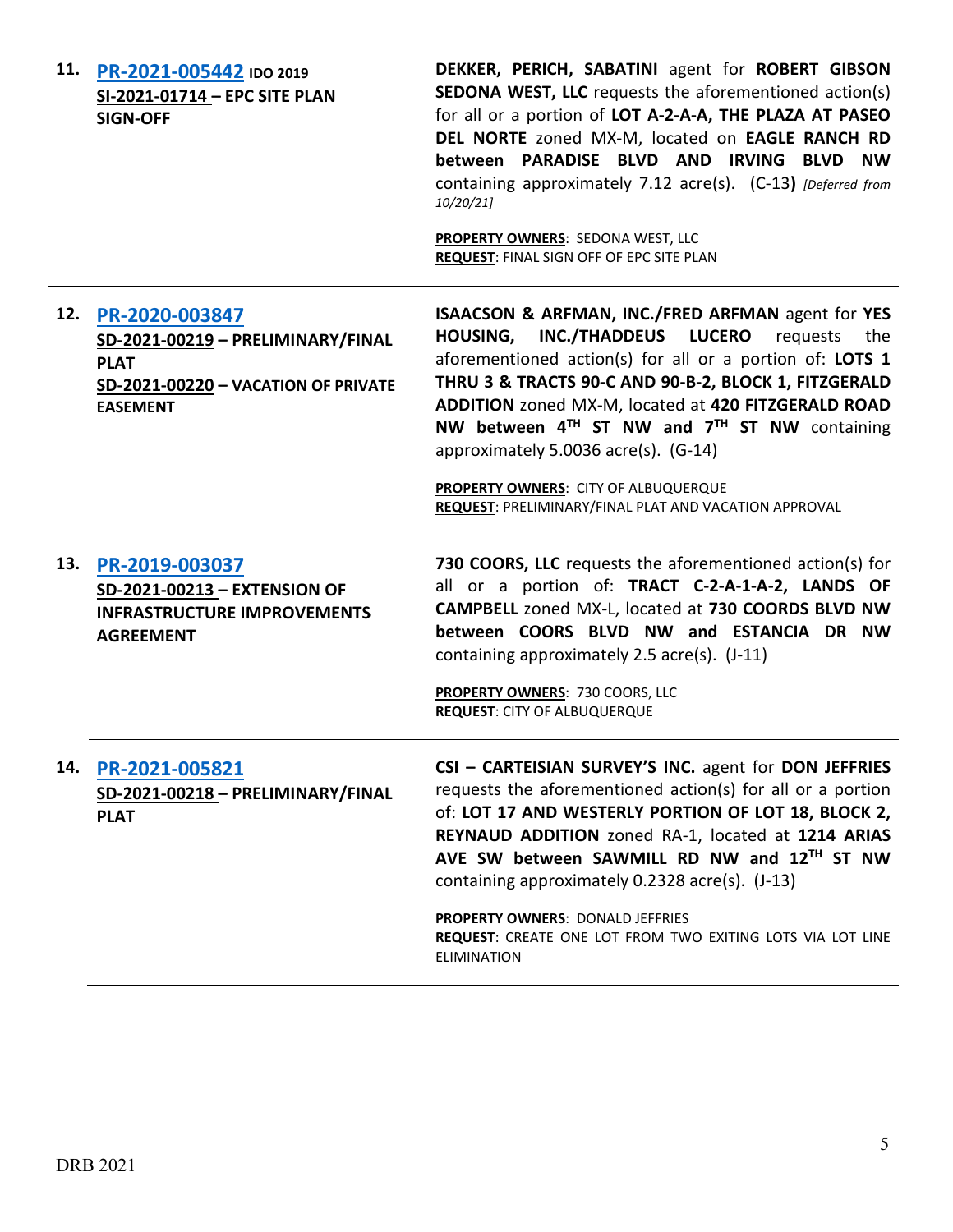**15. [PR-2020-004595](http://data.cabq.gov/government/planning/DRB/PR-2020-004595/DRB%20Submittals/) IDO 2019 SD-2021-00122 – VACATION OF PUBLIC EASEMENT 7 foot SD-2021-00123 – VACATION OF PRIVATE EASEMENT 15 foot SD-2021-00124 – VACATION OF PRIVATE EASEMENT 20-foot waterline**

**JAG PLANNING & ZONING** agent for **505 SOLUTIONS, LLC** requests the aforementioned action(s) for all or a portion of: **PARCELS A & B AND PARCELS 1 & 3** zoned R-1D, located on **WALKERWAY ST between SPAIN RD NE and ACADEMY**  containing approximately 4.650 acre(s). (E-22) *[Deferred from 6/30/21, 7/28/21, 8/11/21, 8/15/21]*

**PROPERTY OWNERS**: 505 SOLUTIONS, LLC **REQUEST**: VACATION OF A PUBLIC UTILITY EASEMENT AND VACATION OF 7 FOOT AND 15 FOOT PRIVATE ACCESS EASEMENTS.

### **16. [PR-2020-003309](http://data.cabq.gov/government/planning/DRB/PR-2020-003309/DRB%20Submittals/)**

**SD-2021-00209 - PRELIMINARY/FINAL PLAT SD-2021-00210 – VACATION OF PUBLIC EASEMENT VA-2021-00377 – WAIVER TO IDO Sketch plat 7-14-2021**

**LEONARD R. AND DEBORAH M. GARCIA** requests the aforementioned action(s) for all or a portion of: **LOT 11-C, BLOCK 1, SLOANS ACRES** zoned R1-D, located on **4224 ESTANCIA DR NW between EVERITT and MILNE** containing approximately O.5 acre(s). (F-11) *[Deferred from 10/27/21]*

**PROPERTY OWNERS**: LEONARD R. AND DEBORAH M. GARCIA **REQUEST**: VACATE 10 FOOT UTILITY EASEMENT, RE-PLAT TO REMOVE EASEMENT, WAIVE SIDEWALK REQUIREMENT

### *SKETCH PLAT*

**17. [PR-2021-006146](http://data.cabq.gov/government/planning/DRB/PR-2021-006146/DRB%20Submittals/PR-2021-006146_Nov_3_2021%20(Sketch)/Application/CLAYTON%20HEIGHTS%20SKETCH%20PLAT.PDF) PS-2021-00128 – SKETCH PLAT** **ARCH + PLAN LAND USE CONSULTANTS** agent for **SUNPORT STORAGE LLC** requests the aforementioned action(s) for all or a portion of: **LOTS 5, 6, 7, 12 & 13 BLOCK 14, CLAYTON HEIGHTS** zoned MX-M, located at **1824 BUENA VISTA SE between ROSS AVE SE and GIBSON BLVD SE** containing approximately 0.7174 acre(s). (L-15)

**PROPERTY OWNERS**: SUNPORT STORAGE LLC **REQUEST**: LOT CONSOLIDATION – 5 LOTS INTO 2 LOTS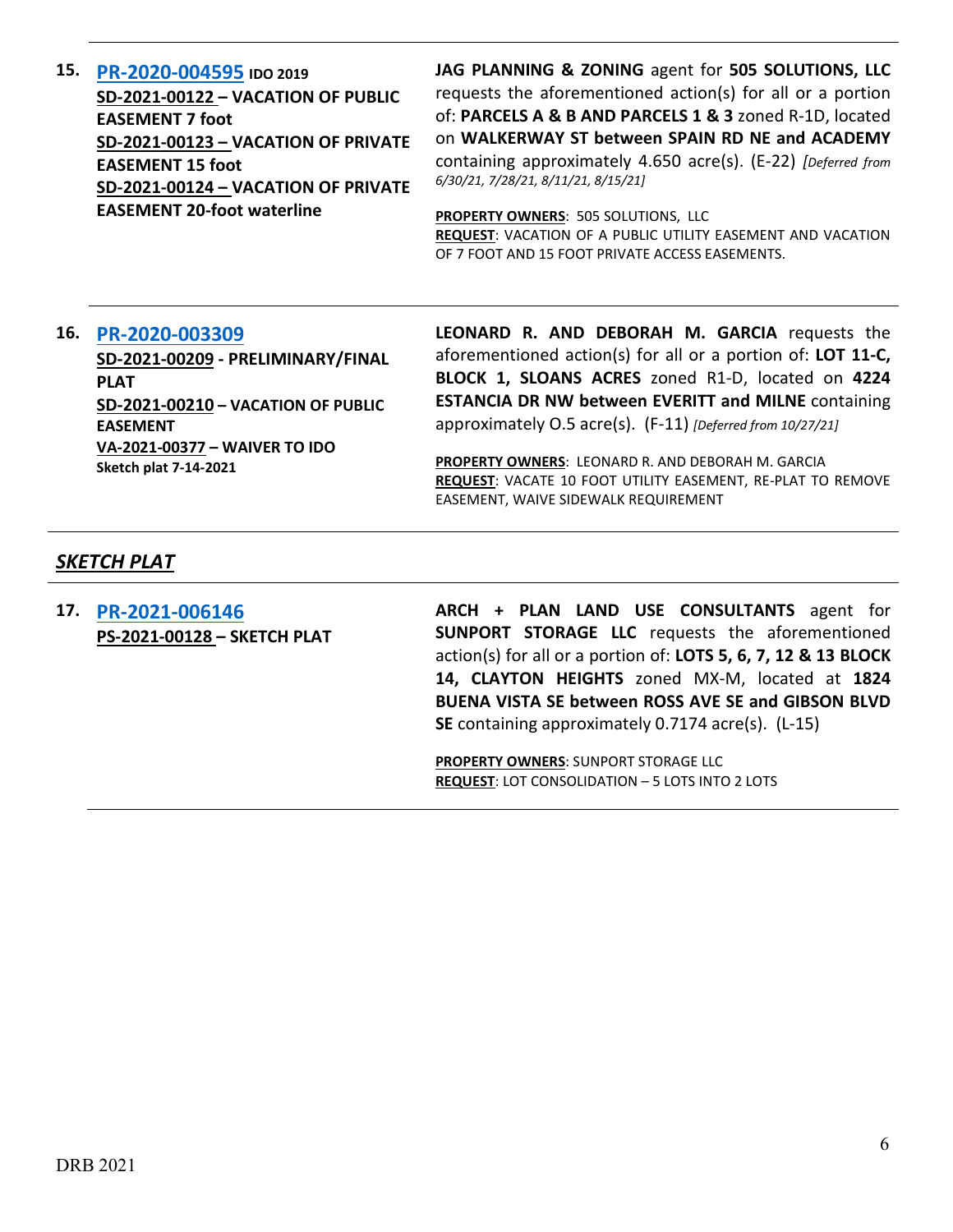**18. [PR-2021-006147](http://data.cabq.gov/government/planning/DRB/PR-2021-006147/DRB%20Submittals/PR-2021-006147_Nov_3_2021%20(Sketch)/Application/WELLS%20PARK%20ADDN%20SKETCH%20PLAT%20(1).PDF) PS-2021-00129 – SKETCH PLAT**

## **ARCH + PLAN LAND USE CONSULTANTS** agent for **CITY OF**

**ALBUQUERQUE** requests the aforementioned action(s) for

|     | <u>13 2021 00125</u> SKLICHTEAT |                                                                           |
|-----|---------------------------------|---------------------------------------------------------------------------|
|     |                                 | all or a portion of: MUNICIPAL ADON NO. 11                                |
|     |                                 | WEST 93 FEET OF LOTS 1 & 2 BLOCK 5, ALBRIGHT-MOORE ADDN                   |
|     |                                 | EAST 47 FEET OF LOTS 1 & 2, BLOCK 5, ALBRIGHT-MOORE ADDN                  |
|     |                                 | LOTS 3 & 4, BLOCK 5, ALBRIGHT-MOORE ADDN                                  |
|     |                                 | LOTS 5 & 6, BLOCK 5, ALBRIGHT-MOORE ADDN                                  |
|     |                                 | LOTS 7 & 8, BLOCK 5, ALBRIGHT-MOORE ADDN                                  |
|     |                                 | WEST 100 FEET OF LOT 9, NORTH 81.3 FEET & WEST 100 FEET OF LOT 10,        |
|     |                                 | <b>BLOCK 5, ALBRIGHT-MOORE ADDN</b>                                       |
|     |                                 | WEST 100 FEET & SOUTH 16 2/3 FEET OF LOT 10 & WEST 100 FEET OF NORTH      |
|     |                                 | 16 2/3 FEET LOT 11, BLOCK 5, ALBRIGHT-MOORE ADDN                          |
|     |                                 | WEST 100 FEET OF LOT 12, WEST 100 FEET OF SOUTH 81.3 FEET OF LOT 11,      |
|     |                                 | <b>BLOCK 5, ALBRIGHT-MOORE ADDN</b>                                       |
|     |                                 | EAST 40 FEET OF LOTS 9 TO 12, BLOCK 5, ALBRIGHT-MOORE ADDN                |
|     |                                 |                                                                           |
|     |                                 | THE VACATED NORTH-SOUTH ALLEY ADJACENT TO BLOCK 5 ALBRIGHT                |
|     |                                 | MOORE ADON & BLOCK 2 ROMERO ADON & EAST-WEST ALLEY, BLOCK 2               |
|     |                                 | <b>ROMERO ADDN</b>                                                        |
|     |                                 | WEST 7 FEET OF LOT 17, ALL OF LOTS 18 & 19, BLOCK 2, ROMERO ADDN          |
|     |                                 | NORTH90 FEET OF LOTS13 THRU16, NORTH 90 FEET OF EAST 18 FEET OF LOT       |
|     |                                 | 17, BLOCK 2, ROMERO ADDN                                                  |
|     |                                 | SOUTH 52 FEET OF LOTS 13 THRU 16, SOUTH 52 FEET OF EAST 18 FEET OF LOT    |
|     |                                 | 17, BLOCK 2, ROMERO ADDN                                                  |
|     |                                 | NORTH 45 FEET OF LOTS 1 THRU 6, NORTH 45 OF FRACTION OF LOT 7, BLOCK      |
|     |                                 | 2, ROMERO ADON                                                            |
|     |                                 | NORTH 50 FEET OF SOUTH 97 FEET, LOTS 1 THRU 4, BLOCK 2, ROMERO ADDN       |
|     |                                 | SOUTH 47 FEET OF LOTS 1 THRU 4, BLOCK 2, ROMERO ADDN                      |
|     |                                 | SOUTH 97 FEET OF LOTS 5 & 6, FRACTION OF LOT 7, BLOCK 2, ROMERO ADDN      |
|     |                                 | LOT 13, BLOCK 5, ALBRIGHT-MOORE ADDN, ZONed RA-1, located at              |
|     |                                 | 591 MOUNTAIN RD NW between 5TH ST NW and 6TH ST                           |
|     |                                 |                                                                           |
|     |                                 | NW containing approximately 4.995 acre(s). (J-14)                         |
|     |                                 | <b>PROPERTY OWNERS: CITY OF ALBUQUERQUE</b>                               |
|     |                                 | <b>REQUEST: LOT CONSOLIDATION INTO 1 TRACT - 18 LOTS &amp; PREVIOUSLY</b> |
|     |                                 | VACATED PUBLIC EASEMENT, VACATION OF PUBLIC RIGHT OF WAY                  |
|     |                                 |                                                                           |
| 19. | PR-2021-006149                  | <b>SAN KIMSHIN, LLC</b> requests the aforementioned action(s)             |
|     |                                 |                                                                           |
|     | PS-2021-00130 - SKETCH PLAT     | for all or a portion of: LOTS 1 & 2, BLOCK 7, WESTLAND                    |
|     |                                 | TOWNSITE zoned MX-M, located at 8501 CENTRAL NW                           |
|     |                                 | <b>CENTRAL</b><br>between<br>and<br><b>VOLCANO</b><br>containing          |
|     |                                 |                                                                           |
|     |                                 | approximately 0.7 acre(s). (K-9)                                          |
|     |                                 | <b>PROPERTY OWNERS: CITY OF ALBUQUERQUE</b>                               |
|     |                                 | <b>REQUEST: VACATION of ROW/PURCHASE</b>                                  |